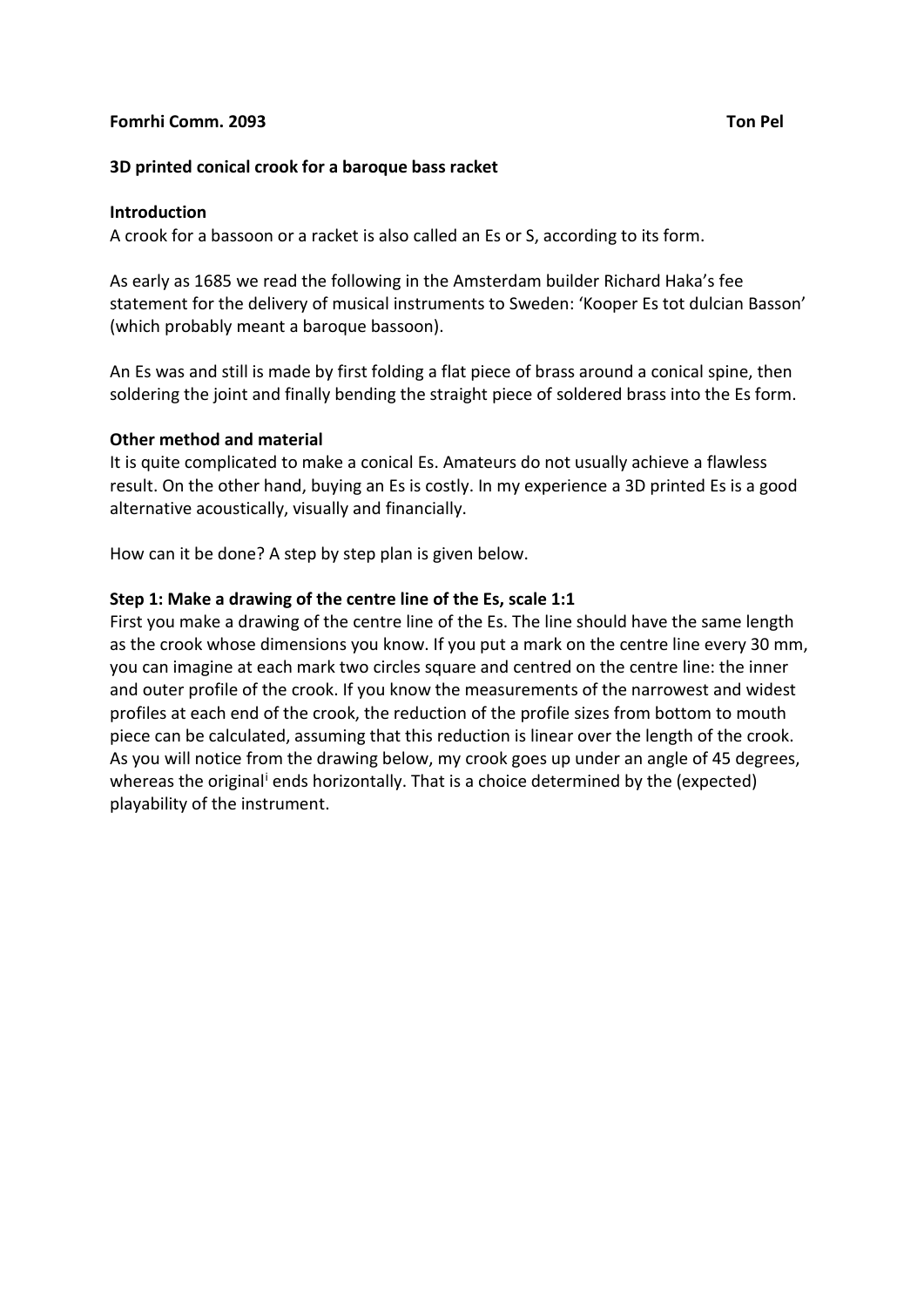

# **Step 2: Calculate x,y and z coordinates, profile sizes and angles with a spreadsheet**

The centre line of the crook can be modelled mathematically<sup>[ii](#page-4-1)</sup>, in parts. You start with part 1: a straight line extending vertically. Continue with part 2: a circle with a little overlap where the circle evolves into the straight line towards the mouthpiece. Finally, part 3: a straight line running at an angle of 45 degrees. If you have your base data and formulae right, you can easily calculate coordinates, angles and sizes for each part of the model. The following Excel spreadsheet shows the results: the calculated profile angles, x,y and z coordinates, crook length at each profile (to calculate the outside size of the profile) and the size reduction factor relative to profiles 0, 1 and 2. For profile 11 and 25 the applicable formulae also are shown.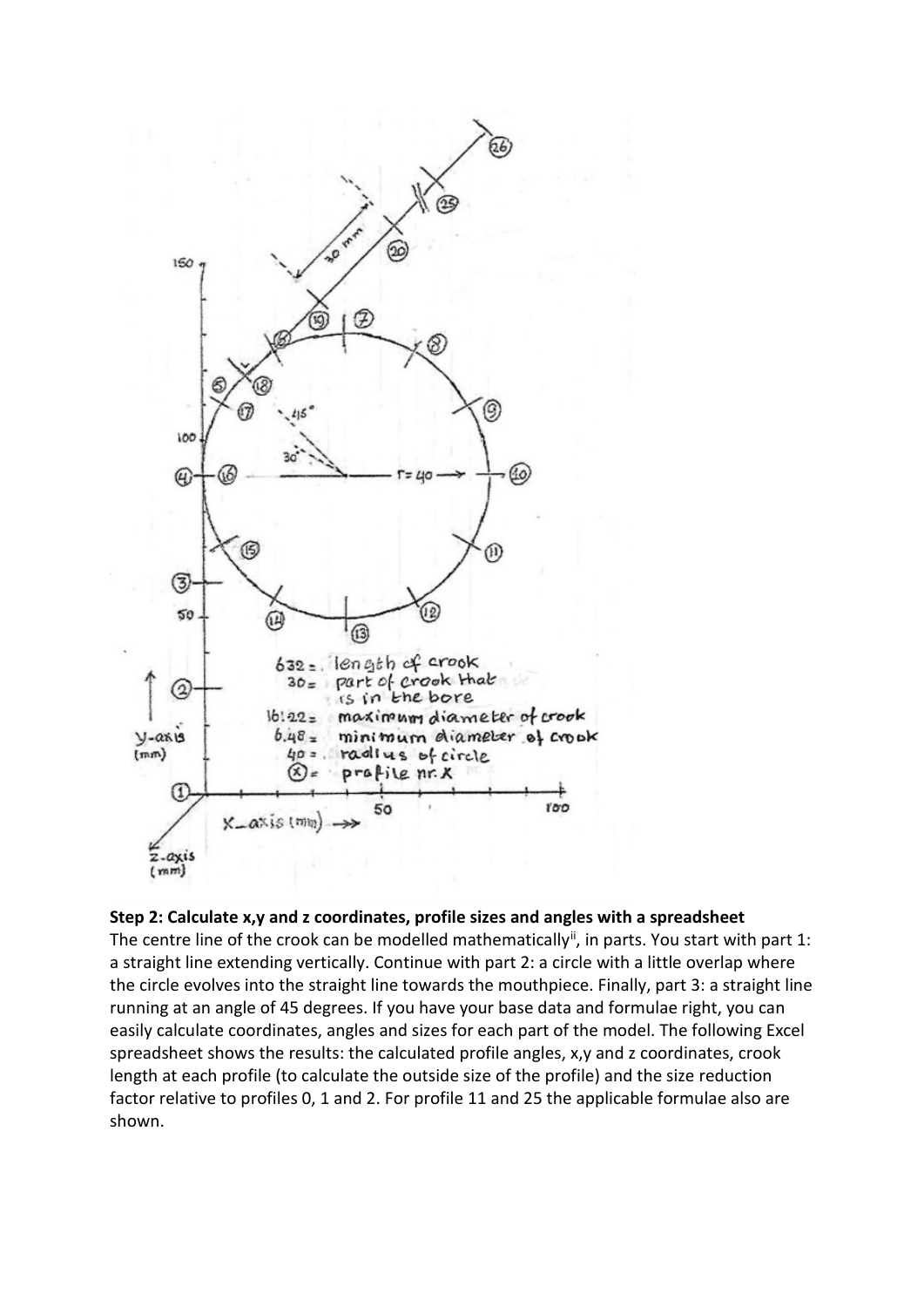A few words about z coordinates: adjacent to the number tables a view of the crook in the xy plane is shown. Profiles 4 and 16 have the same x and y coordinates. However, they have different z coordinates. Profile 4 is on z=0. Profile 16 is closer to the viewer. There should be room between those profiles. The centre of profile 16 should be at  $z = 0.5^*$  (profile 4 size + profile 16 size) +3 mm (3 mm is chosen the distance between the outer sides of profiles 4 and 16. This z value can be linearly reduced to 0 over profiles 15,14….,4. With all the data calculated, you can make graphs of the crook. These can be used for a final check of your design.

# **Step 3: Make a 3D model with a design programmeiii**

The next step is to make a 3D model of the crook with a 3D design programme. For the

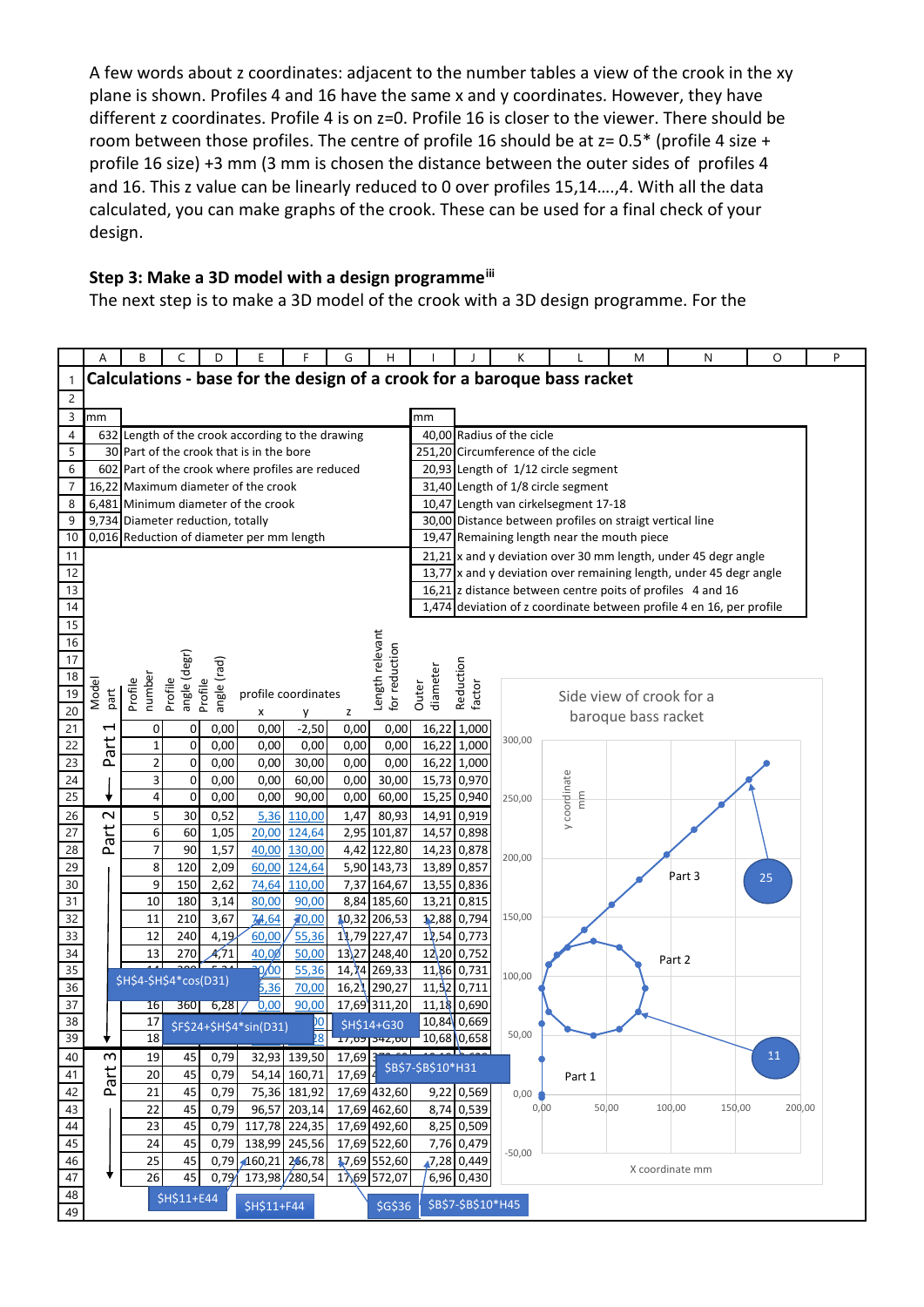programme I used, only the outside sizes of the profiles were relevant (I shall explain this later). First you put the profile of largest size in the drawing plane. The centre of this profile is on x=y=z=0. Then you copy this profile and move the copy to the next mark point (x, y and z are known), set the angle of the profile and reduce the size. Repeat this another 23 times, using the data from your spreadsheet. This may seem a lot of work, but an experienced user of a design programme can accomplish this task in a little more than an hour. It is important to always start from the profile on x=y=z=0, so profile 1, for the construction of each following profile. Copying other profiles potentially containing an error will adversely affect all following profiles.

Following this method three-dimensional images of subsequent, ever smaller profiles at different angles evolves.



You then connect all the profiles by mouse-clicking them in sequence and using a feature of the programme. The result of this is a massive, transparent, conical staff in the form of the crook design. Remove all profiles and transform the massive crook into a hollow one, by applying a programme feature which allows you the choose the final thickness (my choice: 1 mm). The programme has feature to check and eventually adapt all dimensions before you go printing. The 3D model of the crook is ready.